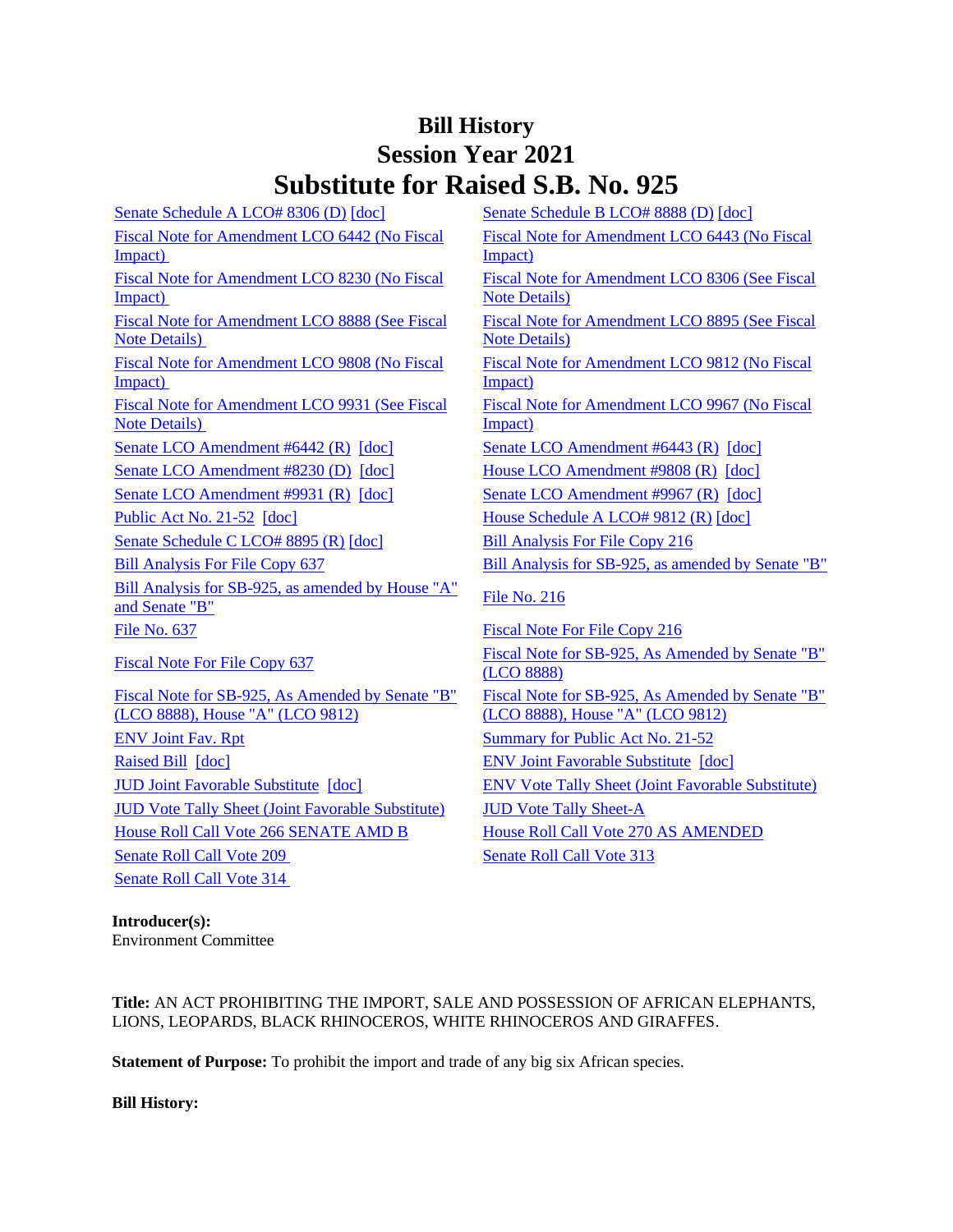02-24-2021 REFERRED TO JOINT COMMITTEE ON Environment Committee 02-26-2021 PUBLIC HEARING 03/03 03-12-2021 JOINT FAVORABLE SUBSTITUTE 03-15-2021 FILED WITH LEGISLATIVE COMMISSIONERS' OFFICE 03-24-2021 REFERRED TO OFFICE OF LEGISLATIVE RESEARCH AND OFFICE OF FISCAL ANALYSIS 03/29/21-5:00 PM 03-30-2021 REPORTED OUT OF LEGISLATIVE COMMISSIONERS' OFFICE 03-30-2021 FAVORABLE REPORT, TABLED FOR THE CALENDAR, SENATE 03-30-2021 SENATE CALENDAR NUMBER 164 03-30-2021 FILE NUMBER 216 04-28-2021 REFERRED BY SENATE TO COMMITTEE ON Judiciary Committee 05-03-2021 JOINT FAVORABLE SUBSTITUTE 05-04-2021 FILED WITH LEGISLATIVE COMMISSIONERS' OFFICE 05-05-2021 REFERRED TO OFFICE OF LEGISLATIVE RESEARCH AND OFFICE OF FISCAL ANALYSIS 05/10/21-5:00 PM 05-07-2021 REPORTED OUT OF LEGISLATIVE COMMISSIONERS' OFFICE 05-07-2021 NEW FILE BY COMMITTEE ON Judiciary Committee 05-07-2021 FAVORABLE REPORT, TABLED FOR THE CALENDAR, SENATE 05-07-2021 FILE NUMBER 637 05-19-2021 AMENDMENT WITHDRAWN, SENATE AMENDMENT SCHEDULE A:LCO-8306 05-19-2021 SENATE ADOPTED SENATE AMENDMENT SCHEDULE B:LCO-8888 05-19-2021 SENATE PASSED AS AMENDED BY SENATE AMENDMENT SCHEDULE B 05-21-2021 FAVORABLE REPORT, TABLED FOR THE CALENDAR, HOUSE 05-21-2021 HOUSE CALENDAR NUMBER 532 06-02-2021 HOUSE ADOPTED SENATE AMENDMENT SCHEDULE B 06-02-2021 HOUSE ADOPTED HOUSE AMENDMENT SCHEDULE A:LCO-9812 06-02-2021 HOUSE PASSED AS AMENDED BY SENATE AMENDMENT SCHEDULE B 06-02-2021 HOUSE PASSED AS AMENDED BY HOUSE AMENDMENT SCHEDULE A 06-02-2021 IMMEDIATE TRANSMITTAL TO THE SENATE 06-03-2021 DISAGREEING ACTION, TABLED FOR CALENDAR, SENATE 06-03-2021 RULES SUSPENDED 06-03-2021 SENATE REJECTED SENATE AMENDMENT SCHEDULE C:LCO-8895 06-03-2021 SENATE ADOPTED HOUSE AMENDMENT SCHEDULE A 06-03-2021 SENATE PASSED AS AMENDED BY SENATE AMENDMENT SCHEDULE B 06-03-2021 SENATE PASSED AS AMENDED BY HOUSE AMENDMENT SCHEDULE A 06-03-2021 IN CONCURRENCE 06-09-2021 PUBLIC ACT 21-52 06-10-2021 TRANSMITTED TO THE SECRETARY OF STATE 06-10-2021 TRANSMITTED BY SECRETARY OF THE STATE TO GOVERNOR 06-16-2021 SIGNED BY THE GOVERNOR

## **Co-sponsor(s):**

| Rep. David Michel, 146th Dist.            | Rep. Anne M. Hughes, 135th Dist.    |
|-------------------------------------------|-------------------------------------|
| Rep. Nicole Klarides-Ditria, 105th Dist.  | Rep. David K. Labriola, 131st Dist. |
| Rep. Lucy Dathan, 142nd Dist.             | Sen. Derek Slap, 5th Dist.          |
| Rep. Dorinda Borer, 115th Dist.           | Rep. Michael A. Winkler, 56th Dist. |
| Rep. John "Jack" F. Hennessy, 127th Dist. | Rep. Jason Doucette, 13th Dist.     |
| Rep. Josh Elliott, 88th Dist.             | Sen. Alex Kasser, 36th Dist.        |
| Rep. Jane M. Garibay, 60th Dist.          | Sen. Will Haskell, 26th Dist.       |
| Rep. Jillian Gilchrest, 18th Dist.        | Rep. Kenneth M Gucker, 138th Dist.  |